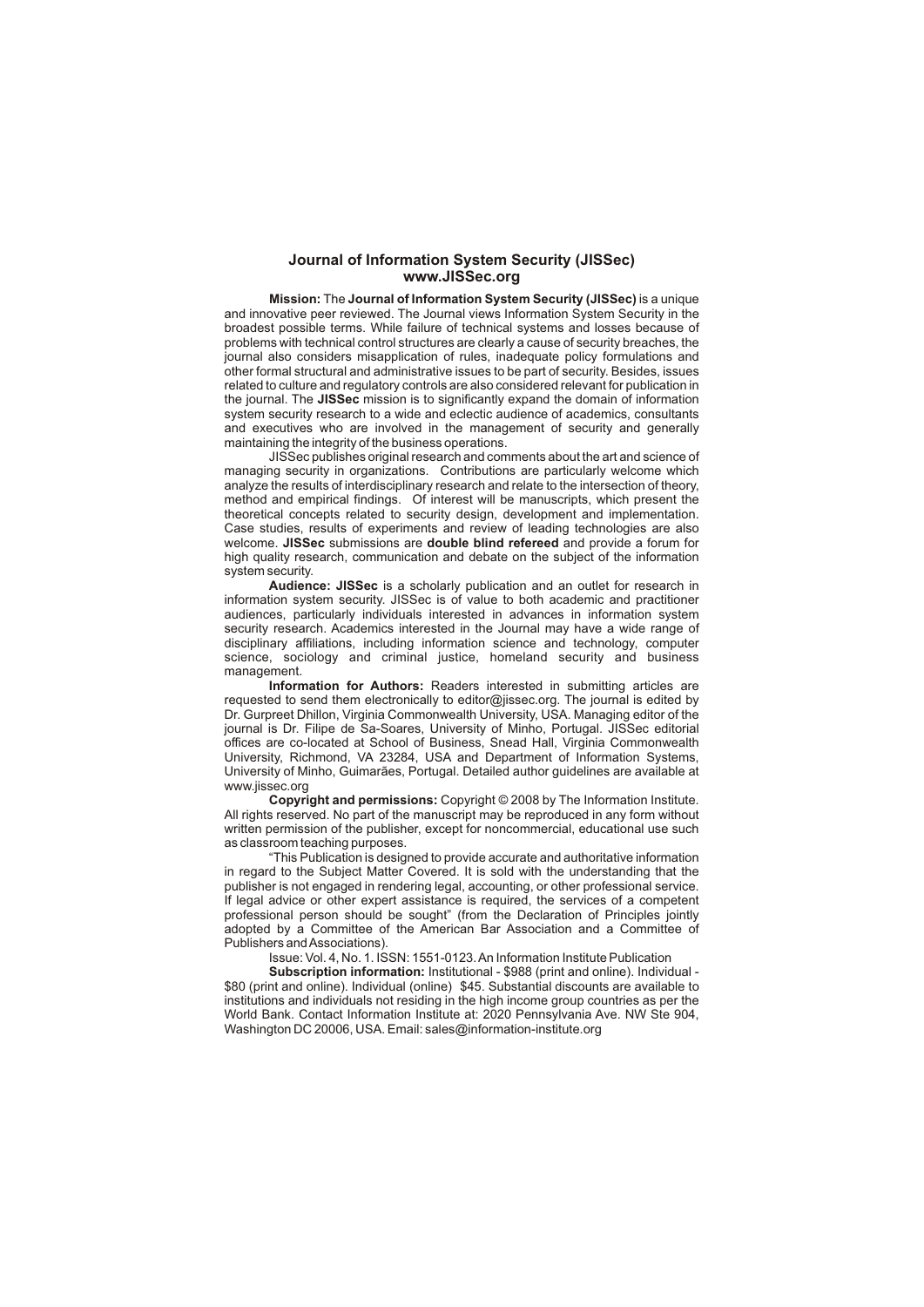### **Editor-in-Chief**

Gurpreet Dhillon Virginia Commonwealth University, USA

#### **Co-Editors**

James Backhouse London School of Economics, UK Vijay Masurkar Sun Microsystems, USA

#### **Managing Editor**

Filipe de Sa-Soares, University of Minho, Portugal

#### **Associate Editors**

Jeimy J. Cano, Universidad de los Andes, Columbia Jean-Noel Ezingeard, Henley Management College, UK Steve Furnell, University of Plymouth, UK Qing Hu, Florida Atlantic University, USA Günther Pernul, University of Regensburg, Germany Jeff Stanton, Syracuse University, USA Mikko Siponen, University of Oulu, Finland Raj Sharman, SUNY Buffalo, USA Rossouw von Solms, PE Technikon, South Africa Dan Shoemaker, University of Detroit Mercy, USA Merrill Warkentin, Mississippi State University, USA Mark Weiser, Oklahoma State University, USA Greg B. White, University of Texas, San Antonio, USA

#### **Book Review Editor**

Heinz Roland Weistroffer Virginia Commonwealth University, USA

## **Editorial Advisors**

Richard Baskerville Georgia State University, USA Allen Lee Virginia Commonwealth University, USA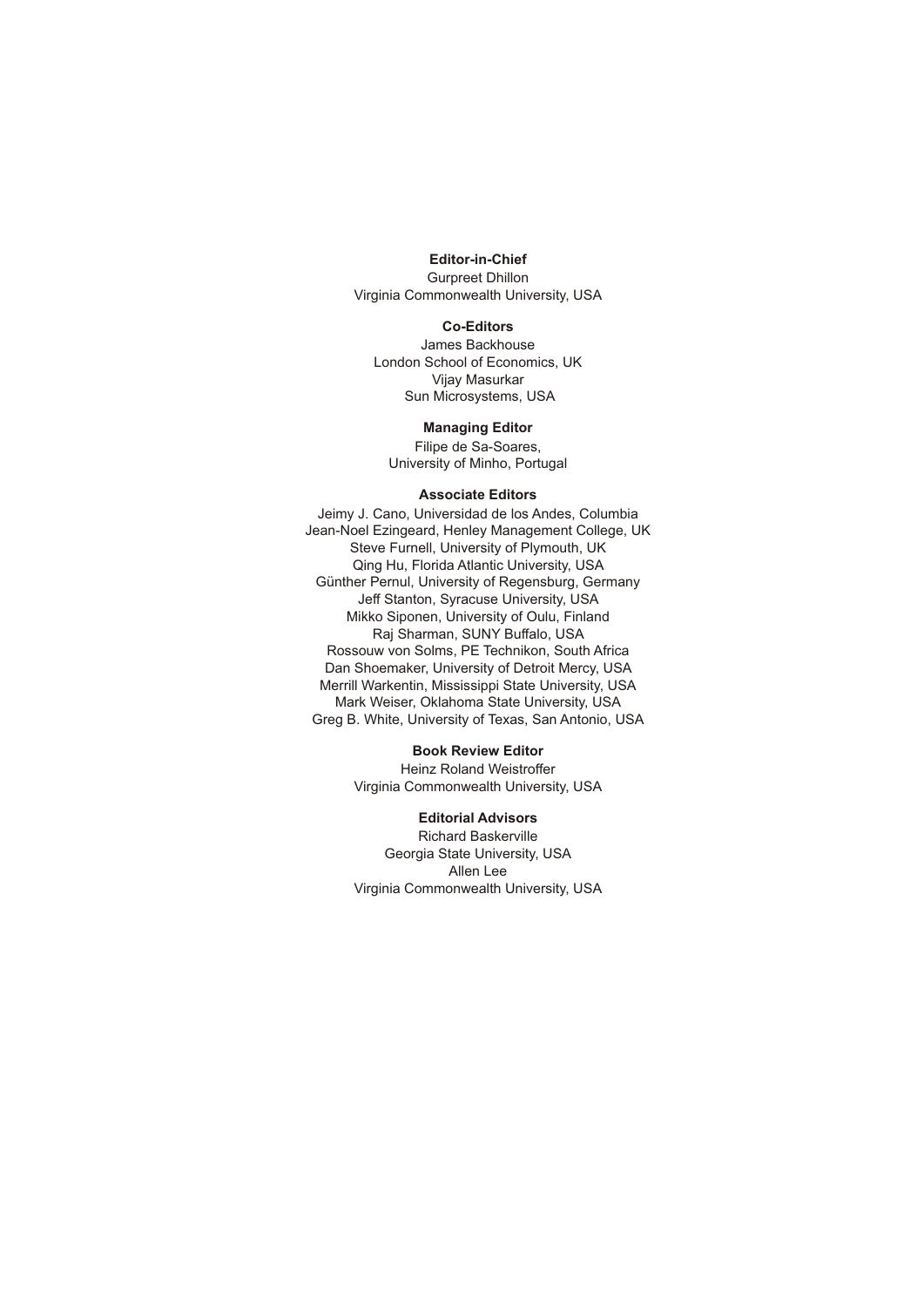JISSec 4(1) 2008

*Journal of Information Science and Technology*

*www.jist.info*

**Volume 4 Number 1 2008**

Editorial 1 Editorial

- Research Papers 3 Perceptual and Cultural Aspects of Risk Management Alignment: a case study *Corey Hirsch Jean-Noel Ezingeard*
	- 21 The Ethics of IT Disaster Recovery Planning: Five Case Studies *Nanda Surendra A. Graham Peace Daniel Connolly*
	- 41 Mitigating Consumer Perceptions of Privacy and Security Risks with the use of Residual RFID Technologies through Governmental Trust *Andrew S. Jensen Joseph A. Cazier Dinesh S. Dave*